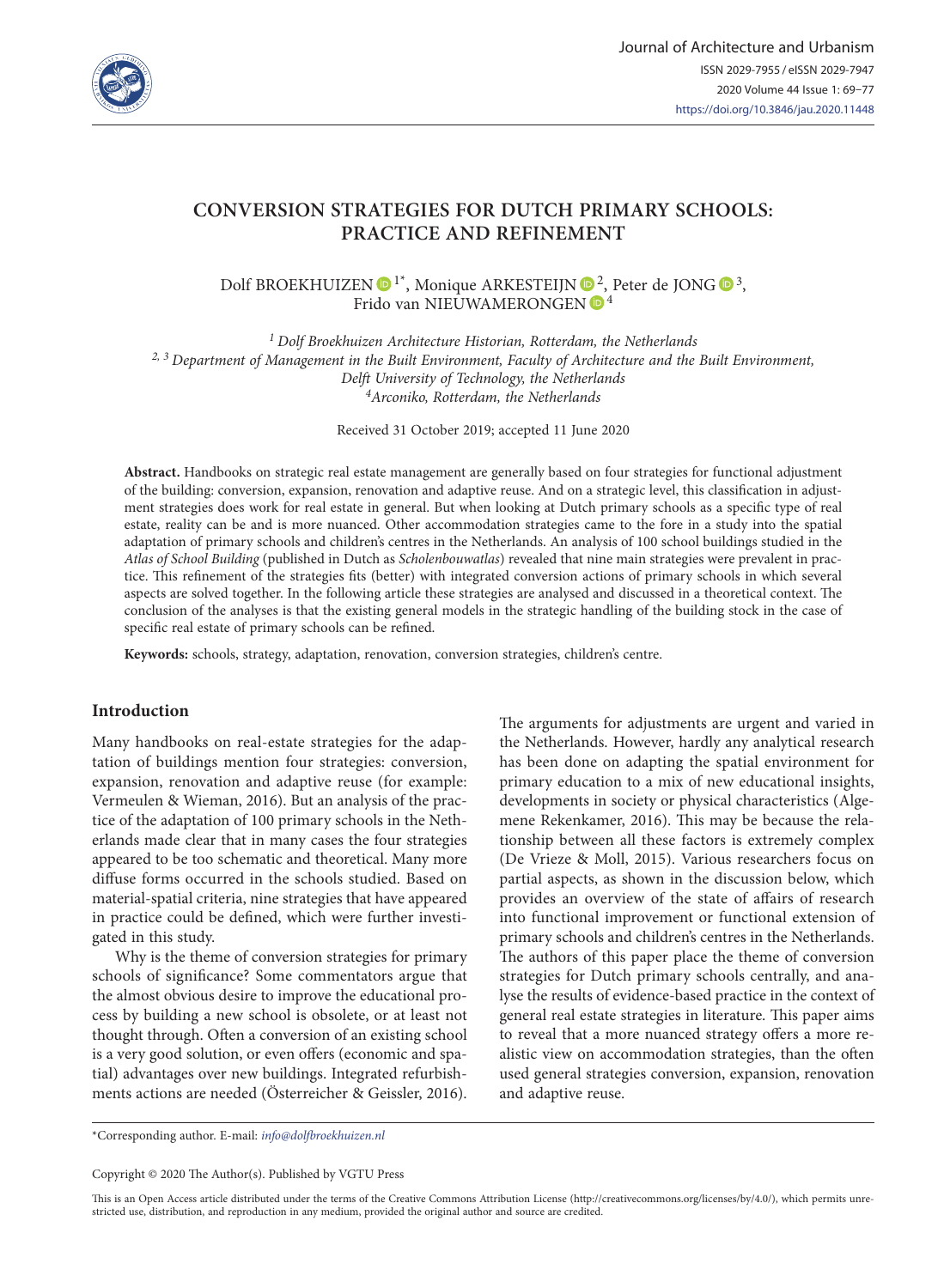An overview of recent developments within primary education can give more insight in the reasons for integrated refurbishment. Educational facilities for young children in the Netherlands are changing rapidly, as evidenced by the development of broad schools or community schools (in Dutch called *brede scholen*) since 1995 and integrative children's centres since 2010 (e.g. EIB, 2013). The functioning of primary schools as part of multifunctional building with integrated full-day child care for primary school and kindergarten groups is both a design and organizational issue. Besides this, there was a paradigm shift in education. The Netherlands Court of Audit concluded in a study into buildings for primary education in this country that the functional quality was under pressure because of the following developments: "The introduction of inclusive education, the need for more room for differentiation, digitization of education and development of new forms of education" (Algemene Rekenkamer, 2016). Besides these aspects of multifunctional use, the problem is the poor performance of the (existing) monofunctional building. The Chief Government Architect in the Netherlands concluded in a report in 2009, based on scientific research, that in circa 80 per cent of the schools the indoor climate is insufficient (Van der Pol et al., 2009).

#### *Structure of the paper*

The paper is structured as follows. After the introduction, the research method is explained (Part 1). The findings are presented in Part 2. The strategies for conversion and renovation will be discussed when comparing the strategies in this article with the standard strategies. To present a relevant context, the findings are embedded with the existing literature and context. Part 3 presents the literature research that focuses on the background of conversion of primary school buildings in different contexts and abroad. Part 4 presents some discussions on the findings. This paper ends with the conclusions.

## **1. Research methods**

In this paper general conversion strategies in literature are compared with conversion strategies of 100 Dutch primary schools and children's centres. The research into the 100 case studies was carried out in the period 2012−2015 for the *Atlas of School Building* (Broekhuizen, 2015; Van Nieuwamerongen & Broekhuizen, 2015). The main research question in this paper is: how does general conversion strategies relate with the strategies that appeared in the 100 case studies in the *Atlas of School Building*? To answer this question the authors analysed the conversion strategies that appeared in the 100 case studies with insights from (peer reviewed) literature of the last ten years on this subject. To compare the outcomes of the research with international findings and embed the analyses of practice with international findings, the team searched Scopus for relevant literature.

From June 2018 to June 2019 international articles in Scopus were checked with English keywords from education, architecture and real estate in the combined fields of words in title, abstract and keywords. Initially, many results were related to change of the educational process, and not to the building. Or they dealt with other forms of education than primary education. So the research is focused on specific combinations. The authors focused on buildings for primary education because renovation or conversion in other sectors (such as secondary education or social housing) has its own specific context and problems. The collected data were reviewed, and if they seemed relevant, the abstract was read. The articles seemed relevant due to their title and abstract were read. A test with Dutch, German and French keywords did not produce any new hits.

#### **2. Findings**

### **2.1. Nine conversion strategies for primary education buildings**

In literature on the strategic management of buildings the options are grouped in four main strategies: conversion, expansion, renovation and adaptive reuse (Vermeulen & Wieman, 2016). This categorization is based on aspects that are typical for the theoretical strategies: physical/material change, spatial change, alteration of the building volume, and functional adjustment. Besides these four mentioned strategies two other options are possible: sale and demolition, but these are not relevant for conversion of existing buildings. To compare the four general real estate conversion strategies with the case studies in the Scholenbouwatlas, it must be cleared out what the authors of this paper mean with the practice of nine strategies in Dutch school buildings and children's centres (Van Nieuwamerongen & Broekhuizen, 2015). The following nine conversion strategies can be defined: 1) "Precise interventions", 2) "Break open", 3) "Restore original qualities", 4) "Continue route", 5) "Use of surplus space", 6) "Old and new", 7) "Put together", 8) "Adaptive reuse" and, finally, 9) "Total approach". The criteria of the types of conversions refer to the physical-spatial characteristics of the function change. Some remarks must be mentioned here according to this grouping. The authors state in their explanation that the nine strategies can have variants in practice: multiple strategies can occur simultaneously in a building (Van Nieuwamerongen & Broekhuizen, 2015). Nevertheless, it makes sense to name them because this ensures that they become recognizable as a strategy. From the same point of view, the strategies were typified on the basis of an icon in the book (Figure 1). Below is a clarification in more detail of what each strategy in the *Atlas of School Building* means (Table 1). The strategies are illustrated with realistic examples that are typical of that strategy (Figures 2.1−2.9).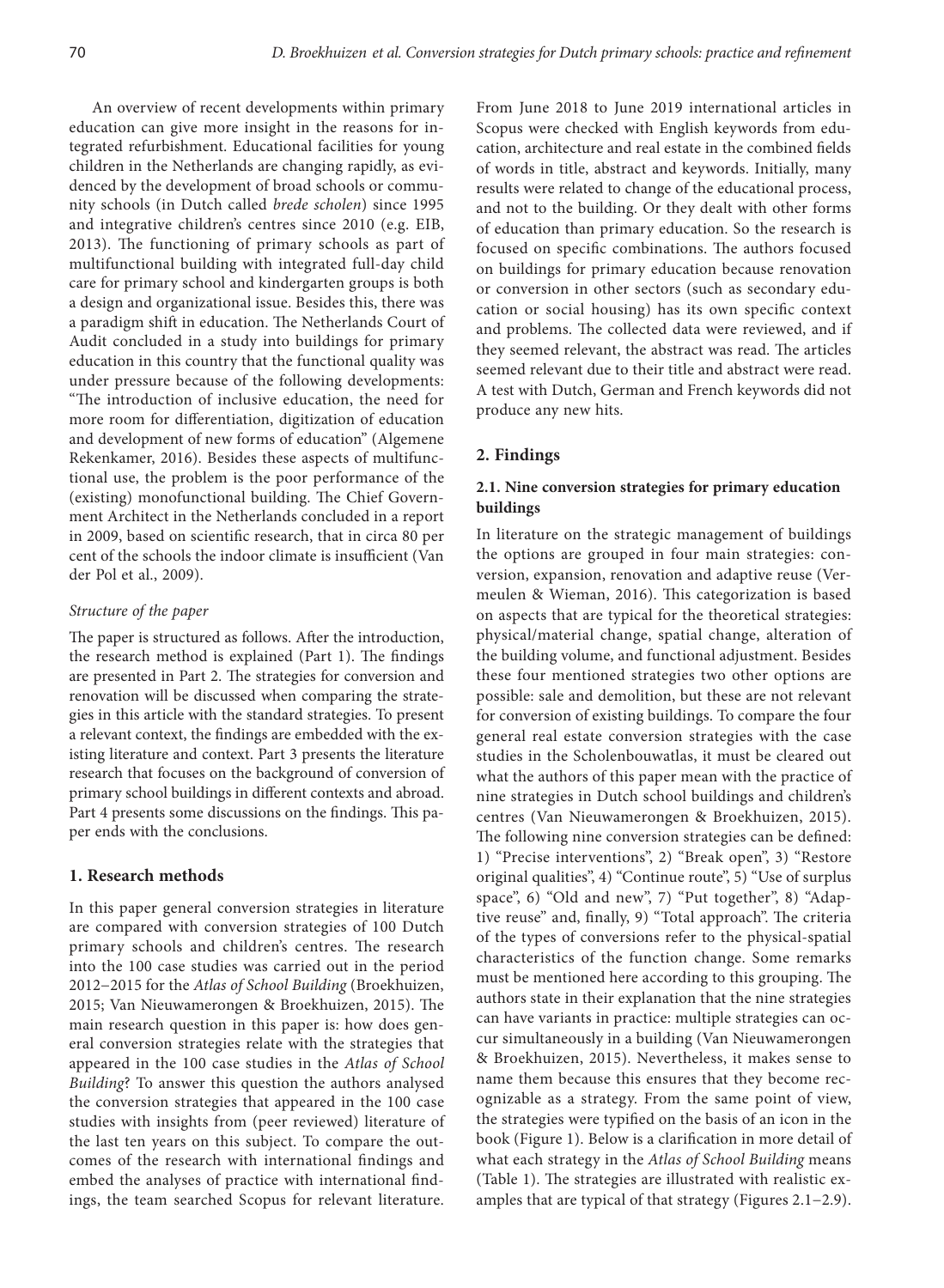

Figure 1. Icons of the nine conversion strategies: 1) "Precise interventions", 2) "Break open", 3) "Restore original qualities", 4) "Continue route", 5) "Use of surplus space", 6) "Old and new", 7) "Put together", 8) "Adaptive reuse", 9) "Total approach" (drawings Roswitha Abraham, source: Van Nieuwamerongen & Broekhuizen, 2015)

| Table 1. Table of strategies in the Atlas of School Building. Explanation of the nine conversion strategies (source: Van |                                     |  |  |  |
|--------------------------------------------------------------------------------------------------------------------------|-------------------------------------|--|--|--|
|                                                                                                                          | Nieuwamerongen & Broekhuizen, 2015) |  |  |  |

| Atlas of School Building Strategies                                                                                                                                                                                                                                                                                                                                                                                                                                                                    |                                                                                                                                                                                                                                                                                                                                                                                                                                                                           |                                                                                                                                                                                                                                                                                                                                                                                                                                                                                                                                                                           |
|--------------------------------------------------------------------------------------------------------------------------------------------------------------------------------------------------------------------------------------------------------------------------------------------------------------------------------------------------------------------------------------------------------------------------------------------------------------------------------------------------------|---------------------------------------------------------------------------------------------------------------------------------------------------------------------------------------------------------------------------------------------------------------------------------------------------------------------------------------------------------------------------------------------------------------------------------------------------------------------------|---------------------------------------------------------------------------------------------------------------------------------------------------------------------------------------------------------------------------------------------------------------------------------------------------------------------------------------------------------------------------------------------------------------------------------------------------------------------------------------------------------------------------------------------------------------------------|
| 1. Precise interventions<br>The small, precise procedure is subtle.<br>The intervention strategy is often focused<br>on the interior and is realized with the<br>help of elements such as stairs, walls and<br>lifts. At first glance, this strategy may be<br>very similar to the ad hoc remodelling<br>of a school, but where ad hoc solutions<br>have no coherence in the interventions,<br>the "precise interventions" are part of<br>a coherent idea, so that the school as a<br>whole progresses | 2. Break open<br>In this strategy, breaking open<br>forms the basis for the new vision<br>of the school building. A vision<br>where the open and varied teaching<br>method goes hand in hand with the<br>grandeur of the historical building.<br>The character of the existing<br>building is maintained, but the<br>openings and breakthroughs are<br>visible as a contemporary addition                                                                                 | 3. Restore original qualities<br>The return to the original qualities is based on<br>peeling. The unity and cohesion that has been<br>lost over the course of time is restored and used<br>as a new positive force. By deleting all of the<br>added layers, literally and figuratively, space is<br>created to design a new building and to develop<br>a future-proof vision                                                                                                                                                                                              |
| 4. Continue route<br>With this strategy, the conversion is<br>merged with the logical structure of<br>the existing building: the routing, as<br>determined in the spatial layout and<br>placement of volumes. This new structure<br>is often provided with more significance<br>through multiple uses. Due to the design<br>and proper zoning of the functions,<br>the rooms meet the requirements of a<br>comfortable indoor climate                                                                  | 5. Use of surplus space<br>In this conversion strategy, existing<br>elements such as a patio, a large<br>storey height or a wide corridor are<br>considered as options for changing<br>the school building. Using the<br>building's surplus space for new<br>functions requires due care. Crucial<br>is the demonstrable need for the<br>new function. Otherwise the extra<br>spaces will soon become useless                                                             | 6. Old and new<br>The old school building is too small for the<br>requirements of the school. But the quality is<br>still good. In those cases, the school is often<br>refurbished, supplemented by a new extension,<br>next to or on the building. Of all strategies,<br>this is one of the most radical physically:<br>the existing building is tackled and new<br>construction is realized                                                                                                                                                                             |
| 7. Put together<br>With this strategy, multiple buildings<br>are merged into one complex. The<br>buildings remain, but the functions and<br>organizations are rearranged. The merging<br>of building clusters into a new whole<br>often takes shape by adding a connecting<br>piece. The spatial and organizational<br>cohesion creates a new organization that<br>is more than the sum of its parts                                                                                                   | 8. Adaptive reuse<br>Reuse is relevant in connection<br>with the reuse problem. Change<br>of function in the realization of<br>primary schools or reception<br>facilities is a promising strategy.<br>With this strategy, the space is used<br>differently, after modifications to the<br>existing building. The suitability of<br>the existing building is a condition<br>for change of function and adaptive<br>reuse. The location must also match<br>the new function | 9. Total approach<br>The trick is to prevent the building from<br>becoming the sum of the interventions. With<br>this strategy, conversion, maintenance and<br>renovation are used to improve the spatial,<br>functional and technical quality in an integrated<br>manner. Renovation, as well as maintenance,<br>is often seen as a technical intervention, but<br>it is more. In the "total approach", technical<br>maintenance is linked to an integrated approach<br>in which cohesion is sought between functional,<br>spatial, climatic and technical interventions |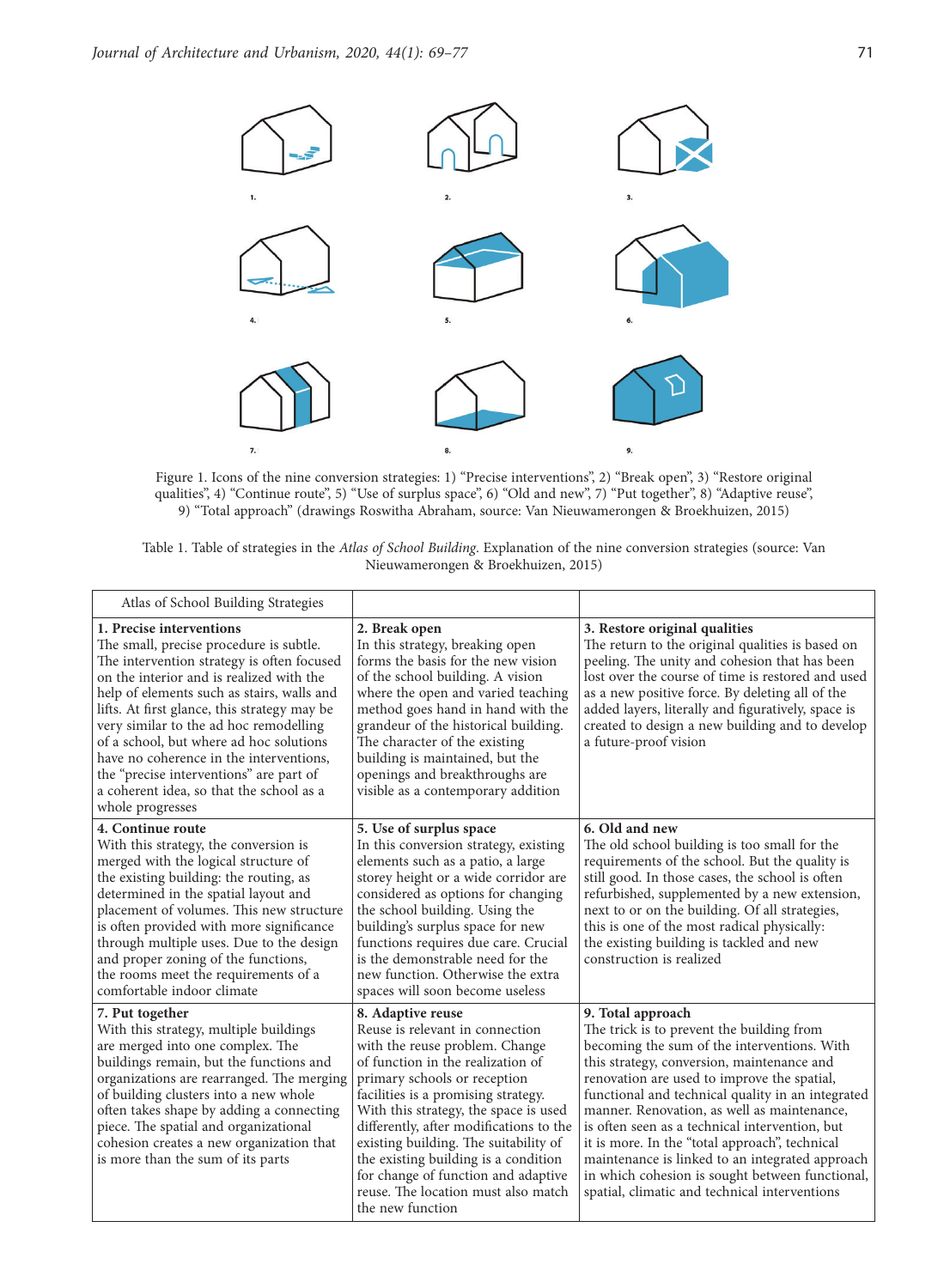Figure 2.1−2.9 present typical examples of conversion strategies in the *Atlas of School Building:* School name, city, architectural office, year of completion of conversion (drawings Thom Hoevenaar, source: Van Nieuwamerongen & Broekhuizen, 2015).



Figure 2.1. Precise intervention Special needs primary school St. Lucasschool, Rotterdam, Arconiko architects and Studio Deep, 2008 1 enlarge the inside window, 2 move the wardrobe, 3 add a workplace, 4 build in a lift, 5 widen the hall, 6 replace fixed wall with folding wall, 7 realize a stage



Figure 2.2. Break open Primary school Gevers Deutz Terweeschool, Oegstgeest, Stuurman and Partners, 2006 Open, enlarge sightline, widen



Figure 2.3. Restore original qualities Primary school Geuzenschip, Brielle, Atelier PRO, 2011 1 repair original sanitary facilities, 2 restore tilework, 3 remove added storage and open niche, 4 remove the added door, 5 restore route



Figure 2.4. Continue route Community school De Bennekel, Eindhoven, KdV architectuur, 2007 Coloured: route after extensions



Figure 2.5. Use of surplus space Primary school Buitenveldertse Montessorischool, Amsterdam, Berger Barnett Architects, 2010 Coloured: utilized surplus space



Figure 2.6. Old and new Community school and community centre Huis van de Heuvel, Breda, Atelier PRO, 2012 Black: original building, coloured: added parts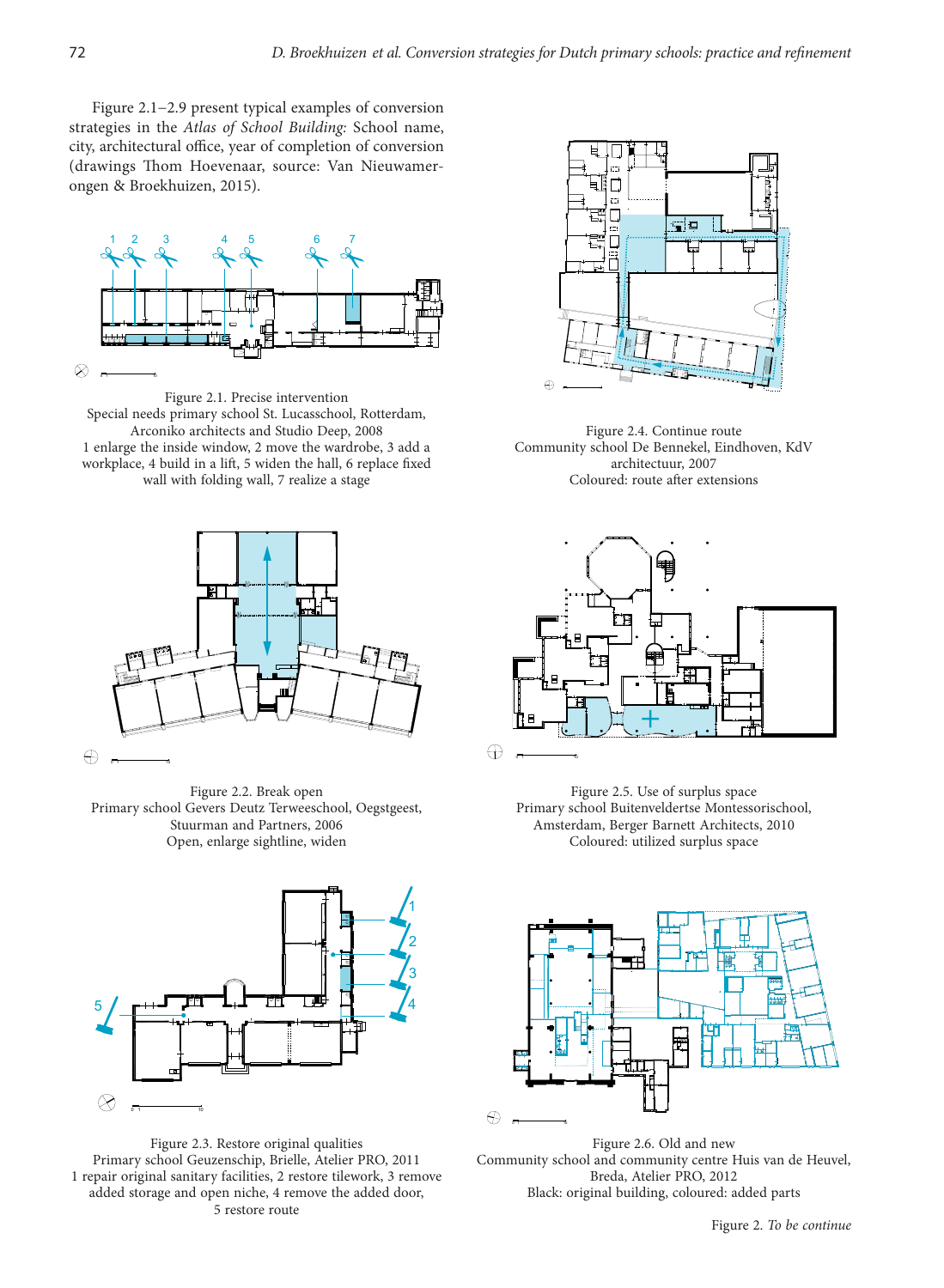![](_page_4_Figure_1.jpeg)

Community school Spilcentrum De Trinoom, Eindhoven, Figure 2.7. Put together Architecten En En, 2009 Coloured: connecting component

![](_page_4_Figure_3.jpeg)

Figure 2.8. Adaptive reuse Primary school Edith Stein and community centre, Zijtaart (Veghel), Leenders architecten, 2011 Coloured: original building with new function

![](_page_4_Figure_5.jpeg)

Amsterdam, Hans Kuiper, Andre van Stigt, 2011; right part: Figure 2.9. Total approach Primary school Vijfde Montessorischool Watergraafsmeer, Villa Bons, HenNK, Studio Ai, 2002 1 wardrobe replaced by work place, 2 sanitary removal, 3 fit in new sanitary facilities, 4 realize a stage, 5 rearrange group space, 6 maintenance of tile work, 7 restore original window frames, 8 component with a new function

Figure 2. Nine typical examples of conversion strategies

A detailed comparative analyses of the nine strategies, mentioned in Table 1, carried out for this paper, shows that the strategy most frequently applied within the 100 case studies is "Old and new". In this strategy a part of the existing building is changed or a new part is added to make new or different uses possible. Another common strategy is "Use of surplus space" where a part of the building, such as a former storage room, an attic or a patio, is given a new function and is used more intensively. Another common feature is the "Adaptive reuse" strategy, where a building is reused as a primary school or children's centre. This often occurs in practice, such as the transformation of a school with one educational function into one with a different educational function. The last strategy that occurs more than ten times in the *Atlas of School Building* is the "Precise intervention". A small part of the building is changed so that a new function becomes possible on the spot.

The "Put together" strategy occurs relatively less often (fewer than ten times) in this study, but it is still a common solution. In the "Put together" strategy, two or three buildings next to each other are merged by an intermediary part, and together they fulfil a new function as a single complex. In another solution, "Continue route", the intervention is characterized as a reinforcement of the existing route in the building. In the "Break open" strategy, new connections in the existing building are made, such as between classrooms and corridors, or between classrooms, for example to change functional use or to create sightlines.

The strategies found least often are "Total approach" and "Restore original qualities". These occur in five cases or even less out of 100 in the *Atlas of School Building*. The "Total approach" strategy goes far beyond major maintenance or largescale technical renovation, but is aimed at an integrated intervention of renovation and function change. The emphasis here is on the combination of building and educational improvement rather than on improving either building-physical, building-technical qualities and/or building performance in relation to costs. Finally, in the last strategy, "Restore original qualities", small-scale interventions, which have taken place after the original construction, are cancelled out, cleaned up as it were. The table below lists the strategies and the number of times they occur in the *Atlas of School Building* (Table 2).

Table 2. Table of conversion strategies and the number of times they are found in the *Atlas of School Building*, total 100

| Conversion strategy in the<br>Atlas of School Building | Number of times found in<br>the Atlas of School Building |  |  |
|--------------------------------------------------------|----------------------------------------------------------|--|--|
| Old and new $(\#6)$                                    | 29                                                       |  |  |
| Use of surplus space $(\#5)$                           | 16                                                       |  |  |
| Adaptive reuse (#8)                                    | 14                                                       |  |  |
| Precise interventions $(\#1)$                          | 11                                                       |  |  |
| Continue route $(44)$                                  | 8                                                        |  |  |
| Put together $(\#7)$                                   | 8                                                        |  |  |
| Break open $(42)$                                      | 6                                                        |  |  |
| Total approach $(\#9)$                                 | 5                                                        |  |  |
| Restore original qualities $(\#3)$                     | 3                                                        |  |  |
|                                                        | 100 total                                                |  |  |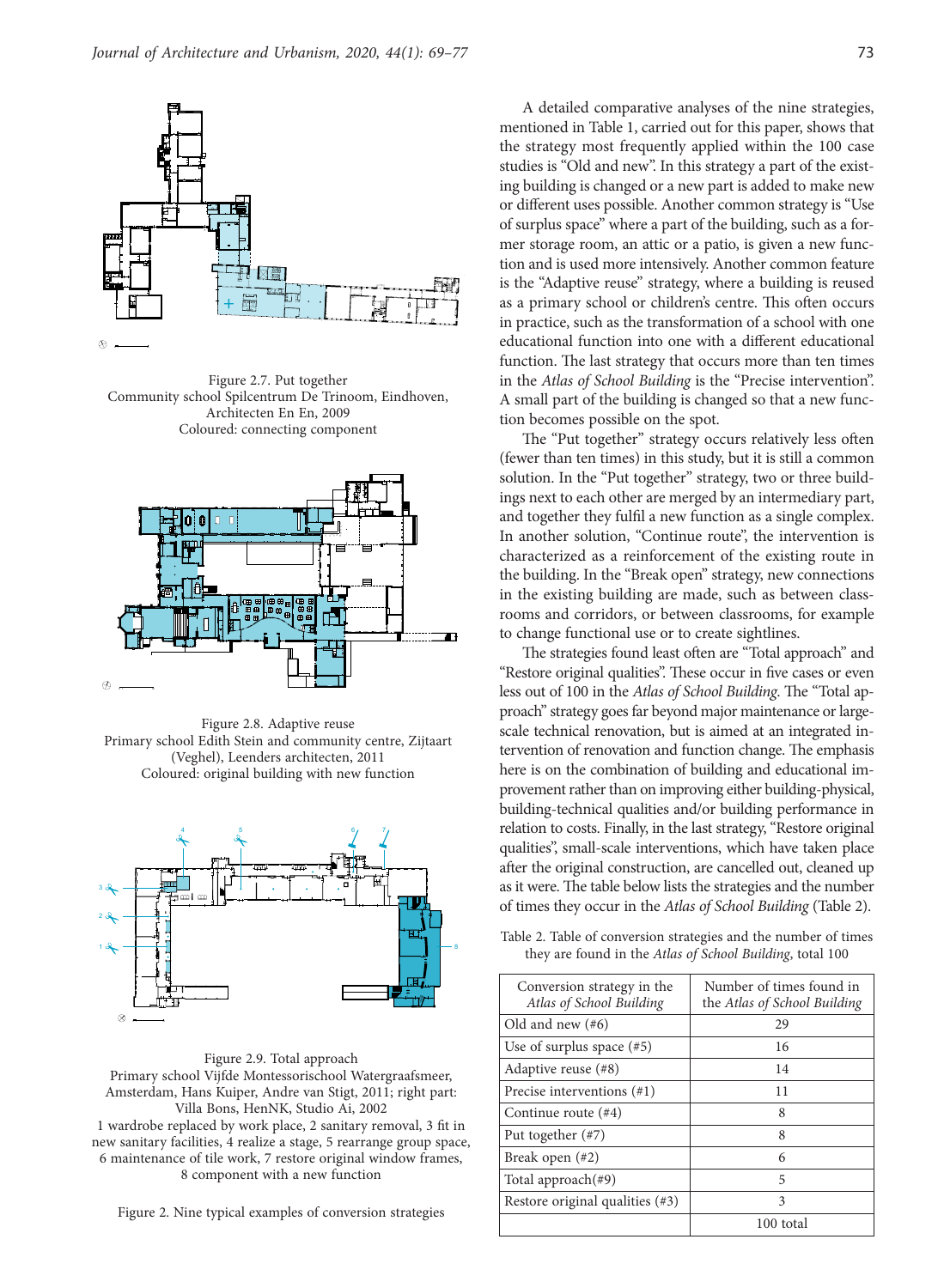### **2.2. Comparison of conversion strategies in the** *Atlas of School Building* **with literature**

#### *Four conversion strategies*

To analyse how these conversion strategies in the *Atlas of School Building* relate to other strategies for the adaptation of primary schools, the authors of this paper consulted peer reviewed literature. Most of the studies relate conversion strategies to another context (see Part 3), and do not focus on the conversion strategy as the main theme. As a comparative strategy in the Dutch context, the authors found a more or less accepted standard for real estate strategies that is often used in the Netherlands (Prins, 1992; De Vries, 2007; Vermeulen & Wieman, 2010; Den Heijer & Van der Voordt, 2012; Den Heijer et al., 2013; Vermeulen & Wieman, 2016). The often used standard model poses four types of intervention levels that can take place in existing buildings. The first three are based on functional prolongation, the fourth on functional change. The least drastic strategy for functional prolongation is "modification"; this changes the materialization of the building only. Modification can be understood as maintenance. "Conversion/renovation" has more impact: in addition to the material structure the spatial layout is also changed. Renovation is maintenance with a thorough adjustment and with a multi-year perspective. A more radical intervention is "expansion", where not only materialization and spatial layout, but also the volume of the building is altered. The most far-reaching is "adaptive reuse" (redeployment), where the function radically changes; the latter intervention is focused on a new use of the building. Table 3 gives an overview of the most important differences of the four spatial strategies. Other strategies include demolition and disposal, but they relate to the termination of use. In the research for this article, the last (demolition and disposal) and the first (maintenance) were disregarded.

# *Comparison with standard model*

A comparison of these general strategies with those in the *Atlas of School Building* shows in the first place the difference in number of possibilities: four strategies in comparison with the nine used by Van Nieuwamerongen and Broekhuizen (2015) Further comparisons show that there is some partial overlap, and that the nine strategies often have more than one aspect in common. For example, the conversion can be a change of layout and also a volume expansion or a change of function, but the combination is not necessarily. For example, a "precise intervention", such as replacing a wall with a folding wall, or placing work furniture in a corridor, could be aimed at expanding the function (Figure 2.1). In the standard model that would mean a change of material and layout, but not of function (which is also the case here). And "Use of surplus space" refers to the change of function, such as using a former porch for an indoor after-school activity (Figure 2.5). In the standard model that is considered "expansion", but in this case only a small part of the building is altered within the contour (and not the figuration of the whole building). In fact, the standard model is based on a layered scheme of intervention, or a typology of intervention method, from relatively small interventions (modification and conversion) to those that are comprehensive (adaptive reuse).

### *Intertwined interventions*

Further comparison of the standard model with the *Atlas of School Building Strategies* yields the following observation. In the *Atlas of School Building*, the characteristics are not a question of "yes or no" but of an integration that leads to a main theme, because the aspects of the *Atlas of School Building* can be combined. Van Nieuwamerongen and Broekhuizen (2015) give nine main strategies, but state that these are highlighted themes and that in practice they can also be applied simultaneously. The interventions are much more intertwined. That system is a fundamentally different model.

Furthermore, the examples show that the four basic strategies are applied mixed, in combination with each other. The nine strategies showcased could help to apply the more nuanced approach to a specific type of real estate (primary schools) than offered by the general standard models. The authors of this article hold a plea for a more detailed approach of accommodation strategies and a choice for integrated strategies. The existing standard strategies are abstract and used for all types of real estate, this paper shows that for primary schools and children's centres more nuanced strategies are possible and preferable.

Because there are hardly any specific peer reviewed publications dating form the last decade about conversions strategies of Dutch primary schools, it is interesting to mention some "grey" literature. There are a number of non-peer reviewed publications on the conversion of primary schools from the Netherlands and from neighbouring countries. Several of these strategies are focused on building volume and layout (Van Dam & Spoormans, 2011; Scottish Government, 2009). An interesting study in a survey about recent international school buildings mentions the tendency in the United Kingdom to "use and refurbish the existing building stock to provide the

Table 3. Overview of the differences between the four general conversion strategies (source: Den Heijer et al., 2013)

| Conversion strategy and impact of change | Materialization | Spatial layout | Building volume | Functional use |
|------------------------------------------|-----------------|----------------|-----------------|----------------|
| Modification (maintenance)               | ves             | no             | no              | no             |
| Conversion or renovation                 | ves             | ves            | no              | no             |
| Extension                                | ves             | ves            | ves             | no             |
| Redeployment (function change)           | ves             | ves            | ves             | ves            |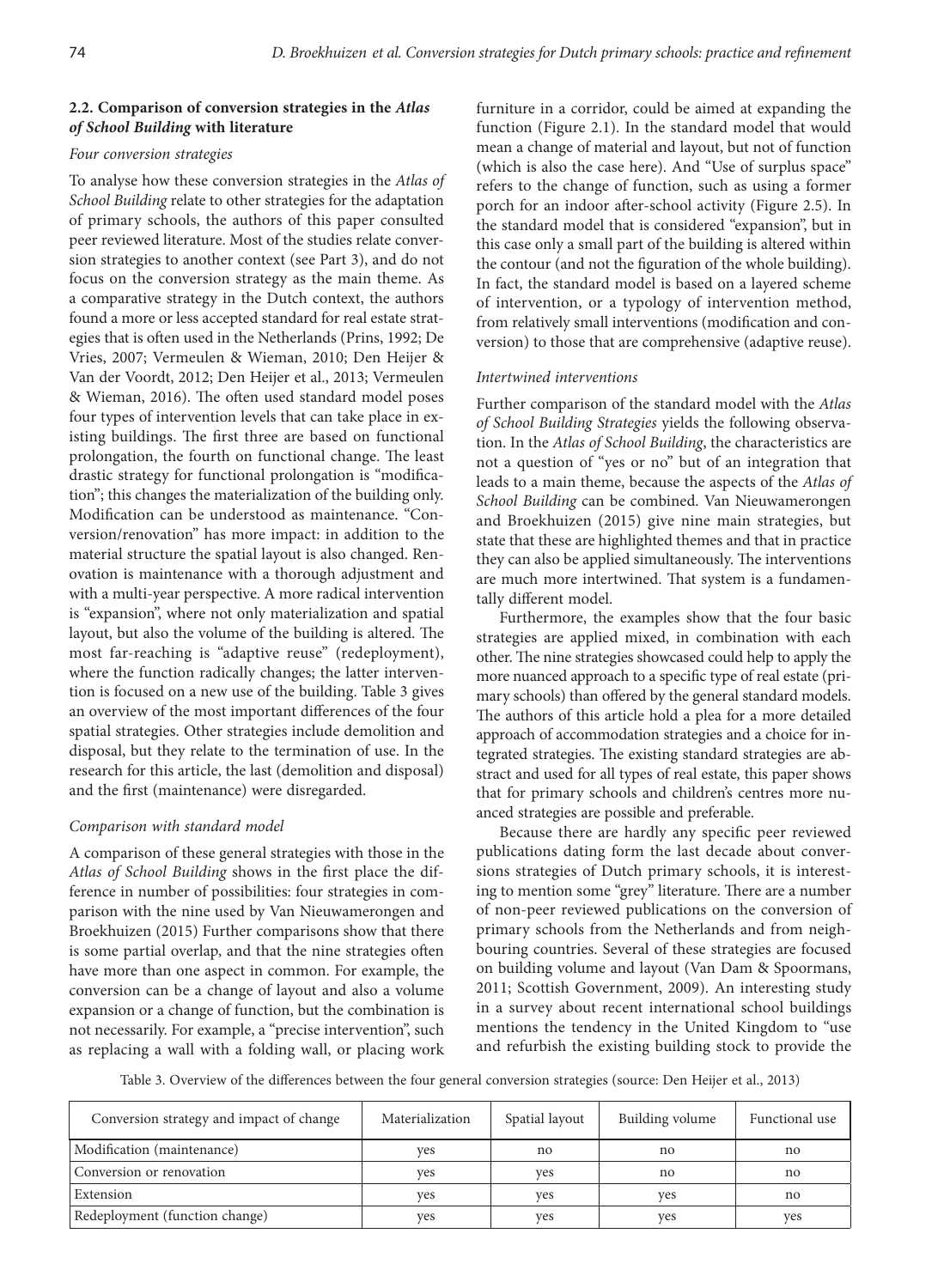new schools", rather than build new ones (Evans, 2015). Although less systematically elaborated in the research approach, Evans' position on conversion characteristics appears to be in line with that of the researchers of the *Atlas of School Building*. Researchers involved in the Montag Stiftungen in Germany go a step further. They argue that it is not easy to name different strategies because the distinction is often not clear and strategies often occur in combination and mixed with each other. The researchers of the Montag Stiftungen do, however, showcase many strategies for case studies, focusing on building components, such as adapting classrooms, the auditorium, or the common area in a building (Montag Stiftungen, 2012; see also Montag Stiftung Jugend und Gesellschaft, 2017).

#### **3. Background**

# *Conversion strategies of primary school buildings in specific contexts*

Findings in international literature about conversion strategies of primary school buildings or children's centres are varied in context and dimension. Most of them focus on one specific aspect, and do not focus on the strategy itself. For example, studies about the interaction of trends in education and pedagogy and the spatial change of primary school buildings range from details of the school interior and education programme to the analyses of school buildings in the neighbourhood. Several authors studied the relationship between building characteristics and education, but did not focus on conversion strategies (Emmelot et al., 2006; Van Merriënboer et al., 2014; Vos, 2015; Tondeur et al., 2015; Tennekes et al., 2017). The research that exists in the field of conversion of primary schools in the context of building technology and health point directly or indirectly to the importance of adapting the buildings to achieve the intended physical quality or to increase the efficiency of the educational process – for pupils, teachers and other staff alike (Van der Pol et al., 2009; Österreicher & Geissler 2016; Bluyssen et al., 2018). In recent years, there is a major challenge for adapting primary school buildings in the Netherlands due to the maintenance and sustainability task, whereby the renovation of school buildings to make them energy-efficient is given priority in many municipalities (called the climate agreement). Considerable research effort has been made to study the decision-making process and lifecycle costs (De Jong & Arkesteijn, 2014; SER, 2016; Kempinga & Feddes, 2017). Various international researchers emphasize the desirability of an integrated design approach. Italian (Calice et al., 2012); Austrian (Stocker et al., 2015) and Portugese studies (Brás et al., 2015) show examples of an integral approach using lifecycle costs.

# *Process considerations and management and conversion strategies*

Due to urbanization and the low birth rate in the Netherlands in recent years, the amount of children in some

neighbourhoods and local communities is declining (e.g. Onderwijsraad, 2013; EIB, 2013). And because a lot of the existing school buildings were built in the 1970s and 1980s when there was a growing number of children in the Netherlands, they are now around forty to fifty years old. The developments mentioned above showcase the need for good argumentation on how to deal with the existing stock and the need for good decision-making tools (Ritsema 2013; Tennekes et al., 2017; Ministry of I. and M. and Ministry of OCW, 2016). In the Netherlands, however, authors argue that it appears to be difficult to combine budgets and to make a coherent and integrated strategy for primary school buildings (Rodermond et al., 2009; Heijnders et al., 2015; Mol & Broekhuizen, 2015). What theoretical possibilities school boards have to adapt buildings to their wishes is to a large extent determined by the legal possibilities that exist (Lengkeek, 2014; Tennekes et al., 2017). Due to a legislative amendment in 2015, the lifecycle approach has become more feasible (Berndsen et al., 2012; Lengkeek, 2014; VNG, 2018).

#### *Integral approach*

In the basic literature on real estate strategies, the integral approach is mentioned as one in which various aspects are taken into account: financial considerations, user requirements and building technology (Den Heijer & Van der Voordt, 2012; see also Van Vliet, 2007; Struthman, 2012; Vos, 2015). Authors agree that an integrated approach by the stakeholders is preferable. Several studies dealing with process considerations and real estate and management point to the importance of (more) involvement of users in the design process of the primary school and propose a form of participatory design so that more alignment takes place. On the basis of theoretical literature research, De Vrieze and Moll propose a model aimed at increasing the involvement of end users in the decision-making process. In that way the balance between societal interests and end users could improve (De Vrieze & Moll, 2015, 2017). Interestingly, participatory design does not only concern the involvement of end users in the design process, but also a permanent input: control after completion and during use. This lack of attuning not only applies to primary education, but also occurs in general in secondary and higher education in the Netherlands (Beckers et al., 2015; Koutamanis et al., 2017). Koutamanis et al. (2017) propose to intensify the use of Building Information Modelling (BIM) for secondary schools as a visual tool to involve the end users in the process: school managers, teachers and students. In practice, however, the process of participation appears to be complicated (Burke & Konings, 2016). An Thi Hoai Le and Park (2018) conclude, on the basis of a literature review, that for the refurbishment of school buildings the use of advantages of information technology (for example 3D scanners and BIM applications) can be improved. They point out that national strategies can have a positive effect on these processes.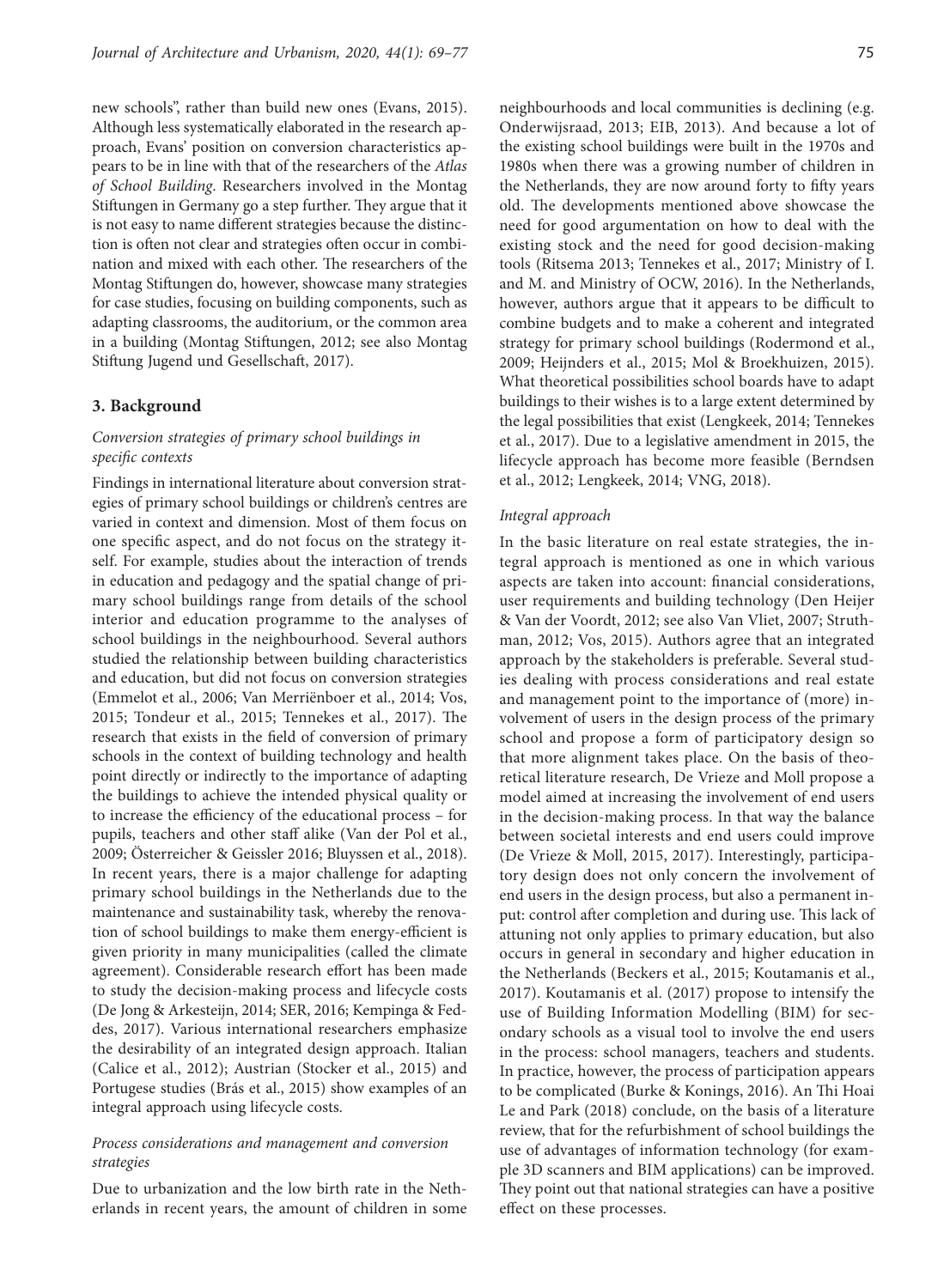# **4. Discussion**

In this research, existing general strategies for adjusting real estate are nuanced for a specific area: primary schools and children's centres. The nine strategies presented explain what happens in practice in dealing with questions of conversion strategies for primary schools and children's centres. They indicate a main line, but in practice they also occur mixed or in combinations. It can be noticed that in practice, in this category of buildings there is a need for more intermediate steps. The nine strategies could help to apply the more integrated approach because they offer a more nuanced strategy than the general standard models.

This research focuses on conversion strategies for buildings for primary education, but it is expected that the strategies may also be relevant for buildings for secondary education. Questions of low birth rate, sustainability, small schools, urbanization and year of construction also play a role when dealing with *secondary schools*. Although the laws and regulations are different in this sector in the Netherlands, there is some overlap with other aspects that effect the requirements imposed on the buildings. Specific research into which conversion strategies apply to buildings for secondary education can provide a further fine-tuning of the scenarios for this category of buildings. When converting secondary school buildings, the use of a well thought out, coherent and integrated strategy is preferable; because of the quality of the building, but also because of cultural heritage arguments.

#### **Conclusions**

This article presents nine strategies for adaptation and change of existing primary schools and children's centres in the Netherlands. The use of these nine strategies for the physical-spatial intervention can be an improvement on the existing, general models, which are valid at an abstract level. The two categorizations − general strategies or contextual strategies − do not exclude each other, but show that in-depth analyses clarify more precise strategies. The analysis raises the question whether for a specific category, primary schools and children's centers in the Netherlands, the four basic strategies are too generic and require nuance.

#### **Acknowledgements**

During the research for this paper Dolf Broekhuizen was guest researcher at the Faculty of Architecture and the Built Environment, Delft University of Technology. The authors had informative contact with Prof.dr.ir. Sun Young Rieh (University of Seoul, Korea), Barbara Pampe (Montag Stiftung Jugend und Gesellschaft, Bonn), Milou Joosten (senior adviser Chief Government Architect, The Hague), Dr. Joost Tennekes and ir. Like Bijlsma (Netherlands Environmental Assessment Agency, The Hague), Sonja Pool (The Hague Schools, The Hague), and Dickie Gunning (Department of Education, Youth and Care, City of Amsterdam).

### **References**

- Algemene Rekenkamer. (2016). *Schoolgebouwen primair en voortgezet onderwijs: de praktijk gecheckt*. Algemene Rekenkamer.
- An Thi Hoai Le, & Park, K. S. (2018). Sustainable refurbishment for school buildings. A literature review. *International Journal of Building Pathology and Adaption*.
- Beckers, R., Van der Voordt, D., & Dewulf, G. (2015). Management strategies for aligning higher education accommodation with the user needs. *Journal of Corporate Real Estate*, *17*(2), 80−97. <https://doi.org/10.1108/JCRE-10-2014-0025>
- Berndsen, F. E. M., Dekker, B., & Van Bergen, C. T. A. (2012). *Onderzoek overheveling buitenonderhoud schoolgebouwen Primair Onderwijs. Eindrapport.* Regioplan beleidsonderzoek in opdracht van het Ministerie van Onderwijs, Cultuur en Wetenschap.
- Bluyssen, P. M., Zhang, D., Kurvers, S., Overtoom, M., & Ortiz-Sanchez, M. (2018). Self-reported health and comfort of school children in 54 classrooms of 21 Dutch school buildings. *Building and Environment*, *138*, 106−123. <https://doi.org/10.1016/j.buildenv.2018.04.032>
- Brás, A., Rocha, A., & Faustino, P. (2015). Integrated approach for school buildings rehabilitation in a Portugese city and analysis of suitable third party financing solutions in EU. *Journal of Building Engineering*, *3*, 79−93. <https://doi.org/10.1016/j.jobe.2015.05.003>
- Broekhuizen, D. (2015). Verbouwingen. In D. Broekhuizen, M. H. Arkesteijn et al., *Scholenbouwatlas. Verbouwen als nieuwe opgave voor basisscholen en kindcentra* (pp. 68−285). Nai010 publishers.
- Broekhuizen, D., Mol, A., Geertse, M., & Van Zandwijk, M. (2015). *Scholenbouw stroomlijnen. Knelpunten in de wet- en regelgeving bij de verbouw van basisscholen en kindcentra*. Atelier Rijksbouwmeester.
- Burke, C., & Könings, K. D. (2016). Recovering lost histories of educational design: a case study in contemporary participatory strategies. *Oxford Review of Education*, *42*(6), 721−732. <https://doi.org/10.1080/03054985.2016.1232244>
- Calice, C., Clemete, C., De Santoli, L., & Fraticelli, F. (2012). Guidelines for the retrofit of the school building stock for sustainable urban regeneration of the city of Rome. *The Sustainable City*, *VII*(1), 417−428. <https://doi.org/10.2495/SC120351>
- De Jong, P., & Arkesteijn, M. H. (2014). Life cycle costs of Dutch school buildings. *Journal of Corporate Real Estate*, *16*(3), 220−234. <https://doi.org/10.1108/JCRE-08-2013-0019>
- De Vries, J. (2007). *Presteren door vastgoed. Onderzoek naar de gevolgen van vastgoedingrepen voor de prestatie van hogescholen* (PhD thesis). Delft University of Technology.
- De Vrieze, R., & Moll, H. C. (2015). Crisis in Dutch primary school-building design solved by paradigm shift? *Intelligent Buildings International*, *7*(1), 36−60. <https://doi.org/10.1080/17508975.2014.943152>
- De Vrieze, R., & Moll, H. C. (2017). An analytical perspective on primary school design as architectural synthesis towards the development of needs-centred guidelines. *Intelligent Buildings International*, *10*(1), 19−41. <https://doi.org/10.1080/17508975.2016.1275500>
- Den Heijer, A. C., & Van der Voordt, D. J. M. (Eds.). (2012). *Vastgoedmanagement.* Real Estate Management, Technical University Delft, Real Estate and Housing.
- Den Heijer, A. C., Van der Voordt, D. J. M., & Heurkens, E. W. T. M. (2013). *Vastgoedmanagement en Gebiedsontwikkeling*. Delft University of Technology, Faculty of Architecture.